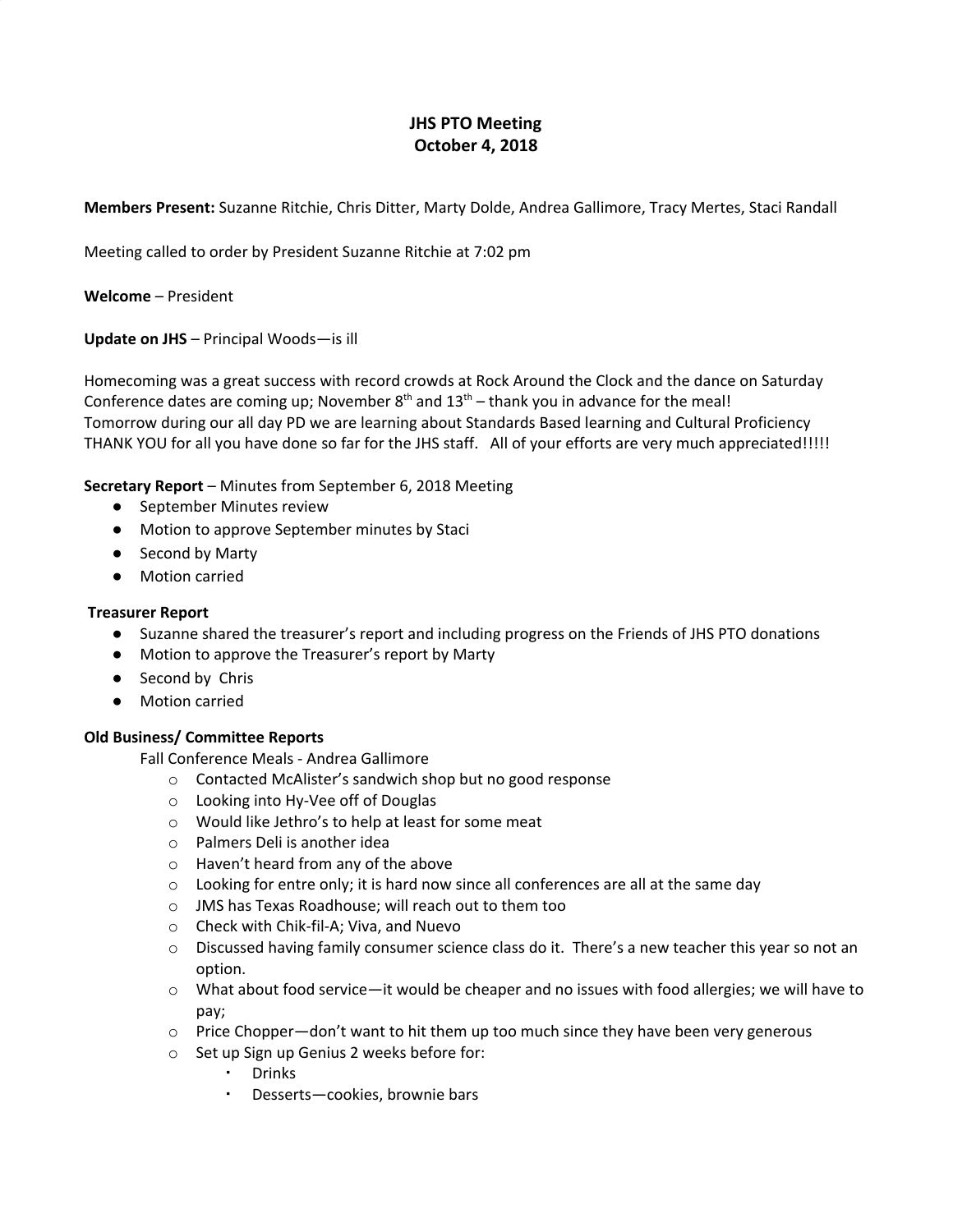- o Will be feeding 115 teachers
- o We can always reach out to parents for gift cards; we had good turnout last time for card donations
- $\circ$  We don't want to spend money in the fall just in case we need it for spring and any other things for teacher appreciation.
- o For those who donate through work—it won't show up till next year
- o What about making a request to donate online toward teacher meals and teacher appreciation; need to think about wording

Staff Appreciation Report - September Mailbox Treat

- o Mary Ann Abdullah worked on that with Suzanne; she will be chair and Marty will be member on committee; Got two cases of apples donated by Fareway; brown bag with apple, caramel, candy and caramel apple pops, and included a note.
- o Work on something for October

## Teacher Grants Report

- o Send note out on Monday
- o Give 2 weeks to complete
- o Executive committee to meet with Mr. Woods
- o Vote at November meeting
- $\circ$  \$1600 budgeted for teacher grants
- $\circ$  After grants were awarded at another school, they took pictures to show the money at work. This sounds like a good idea.

Apparel Sales

- o Sale around conference time
- o Suzanne went to District apparel meeting with 3 companies who presented sales pitch; letterman; Broken Arrow and third company out of Ohio
- $\circ$  Broken Arrow—has a really good plan for the district; they have a store front so you can try things on
- o Kacer asked for feedback and will share report with the board
- $\circ$  District wants a web site where persons can purchase Johnston apparel; also want some more professional apparel for staff etc.
- o 1 year contract and see how it goes
- o PTOs could still do their own thing
- o Letterman was pushing a Thunder—group of wild dragons;
- Staff Cookie Walk Dec 18
	- o Staci—same day as JMS
	- $\circ$  JMS—using a baker in Kelly and if parents don't have time to bake she will take orders; JHS will use as well and give us a 20% discount; She will deliver to the schools; parents call/text/Facebook message her
	- o Print out label of all the teachers or just check names off of a list. Ask teachers to RSVP as not all teachers want cookies so we will want an idea of how many are needed.
	- o Send sign up 3 weeks before via Sign Up Genius

PTO Website

 $\circ$  Jen found a web site that is free for the first year but then, begins to cost after that (\$5/month)

### **New Business**

### Teacher request

o Mr. Lakis—teacher leadership meeting; 250 teachers; treats; Price Choppers donated